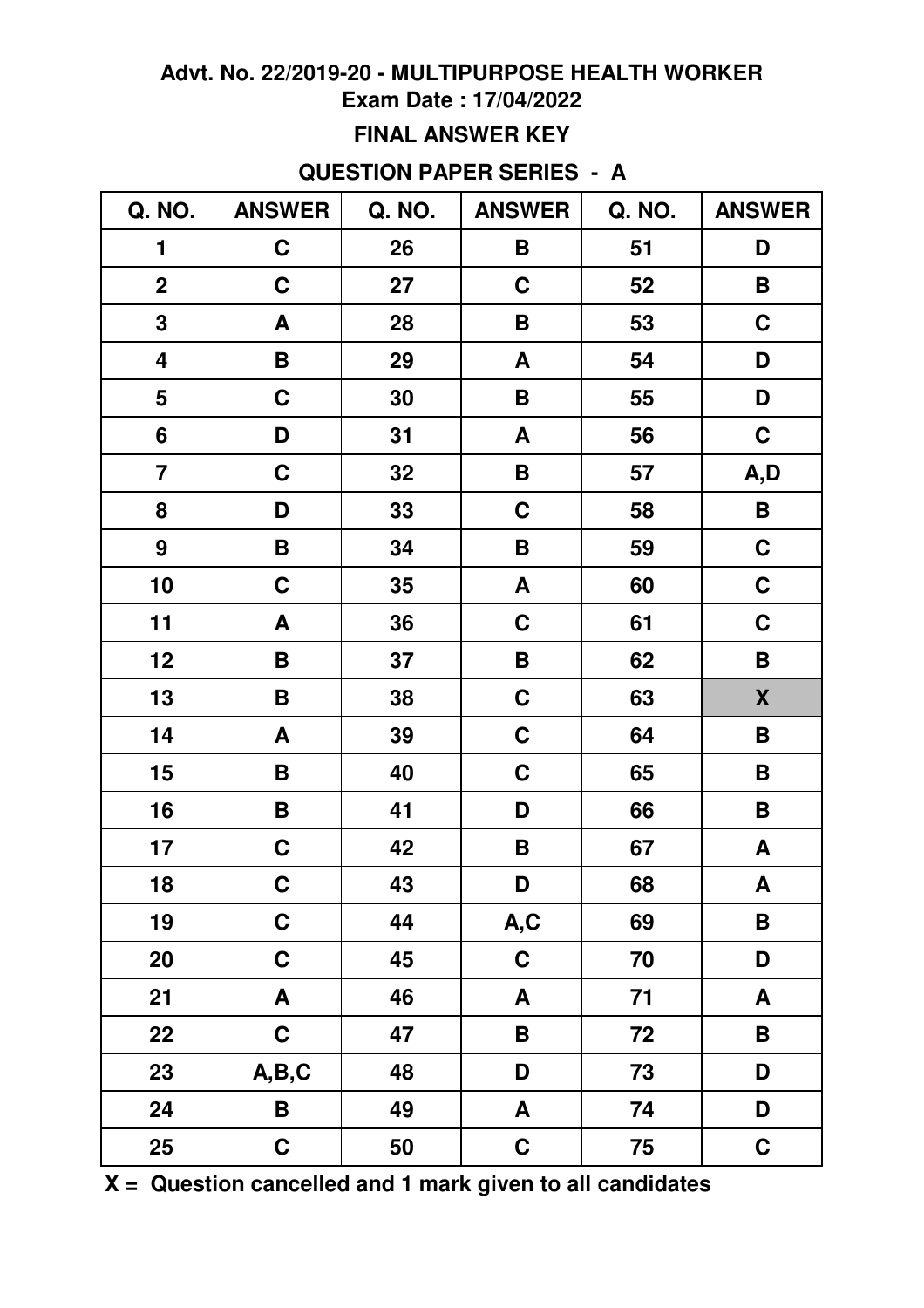# **Exam Date : 17/04/2022**

### **FINAL ANSWER KEY**

### **QUESTION PAPER SERIES - B**

| Q. NO.                  | <b>ANSWER</b> | Q. NO. | <b>ANSWER</b>    | Q. NO. | <b>ANSWER</b>      |
|-------------------------|---------------|--------|------------------|--------|--------------------|
| 1                       | B             | 26     | B                | 51     | D                  |
| $\mathbf 2$             | A             | 27     | $\mathbf C$      | 52     | B                  |
| 3                       | A             | 28     | $\mathbf C$      | 53     | D                  |
| 4                       | B             | 29     | $\mathbf C$      | 54     | A,C                |
| 5                       | D             | 30     | $\mathbf C$      | 55     | $\mathbf C$        |
| $6\phantom{1}$          | A             | 31     | A                | 56     | A                  |
| $\overline{\mathbf{7}}$ | B             | 32     | $\mathbf C$      | 57     | B                  |
| 8                       | D             | 33     | A,B,C            | 58     | D                  |
| 9                       | D             | 34     | B                | 59     | A                  |
| 10                      | $\mathbf C$   | 35     | $\mathbf C$      | 60     | $\mathbf C$        |
| 11                      | $\mathbf C$   | 36     | B                | 61     | D                  |
| 12                      | $\mathbf C$   | 37     | $\mathbf C$      | 62     | B                  |
| 13                      | A             | 38     | B                | 63     | C                  |
| 14                      | B             | 39     | A                | 64     | D                  |
| 15                      | $\mathbf C$   | 40     | B                | 65     | D                  |
| 16                      | D             | 41     | A                | 66     | $\mathbf C$        |
| 17                      | $\mathbf C$   | 42     | B                | 67     | A,D                |
| 18                      | D             | 43     | $\mathbf C$      | 68     | $\pmb{\mathsf{B}}$ |
| 19                      | B             | 44     | B                | 69     | $\mathbf C$        |
| 20                      | $\mathbf C$   | 45     | $\boldsymbol{A}$ | 70     | $\mathbf C$        |
| 21                      | A             | 46     | $\mathbf C$      | 71     | $\mathbf C$        |
| 22                      | B             | 47     | B                | 72     | $\pmb{\mathsf{B}}$ |
| 23                      | B             | 48     | $\mathbf C$      | 73     | X                  |
| 24                      | A             | 49     | $\mathbf C$      | 74     | B                  |
| 25                      | B             | 50     | $\mathbf C$      | 75     | B                  |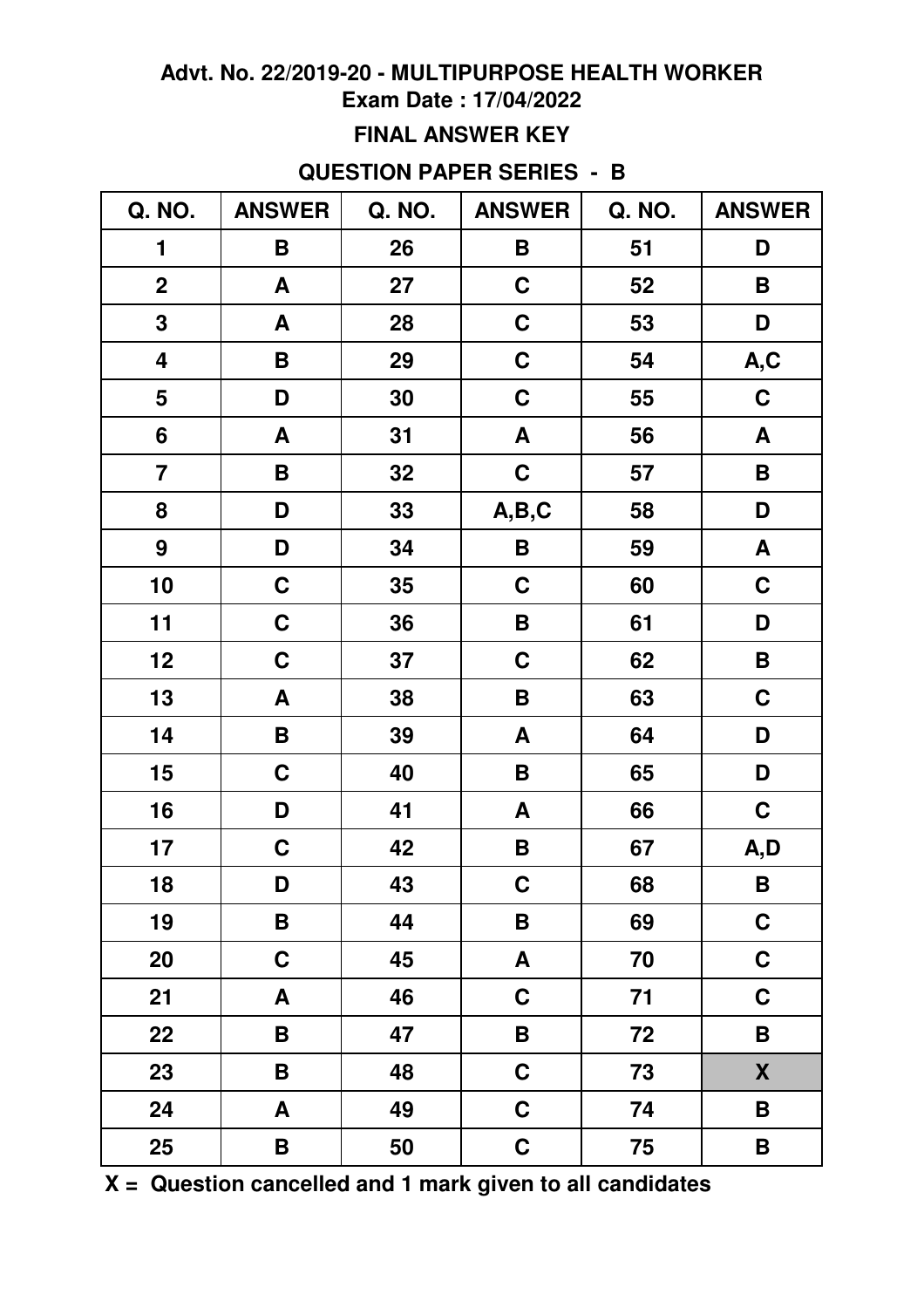# **Exam Date : 17/04/2022**

## **FINAL ANSWER KEY**

# **QUESTION PAPER SERIES - C**

| Q. NO.                  | <b>ANSWER</b> | Q. NO. | <b>ANSWER</b> | Q. NO. | <b>ANSWER</b>      |
|-------------------------|---------------|--------|---------------|--------|--------------------|
| 1                       | A             | 26     | A             | 51     | A                  |
| $\overline{2}$          | B             | 27     | $\mathbf C$   | 52     | B                  |
| $\mathbf 3$             | D             | 28     | A,B,C         | 53     | D                  |
| $\overline{\mathbf{4}}$ | D             | 29     | B             | 54     | A                  |
| 5                       | $\mathbf C$   | 30     | $\mathbf C$   | 55     | $\mathbf C$        |
| 6                       | $\mathbf C$   | 31     | B             | 56     | D                  |
| $\overline{\mathbf{7}}$ | $\mathbf C$   | 32     | $\mathbf C$   | 57     | B                  |
| 8                       | A             | 33     | B             | 58     | $\mathbf C$        |
| 9                       | B             | 34     | A             | 59     | D                  |
| 10                      | $\mathbf C$   | 35     | B             | 60     | D                  |
| 11                      | D             | 36     | A             | 61     | $\mathbf C$        |
| 12                      | $\mathbf C$   | 37     | B             | 62     | A,D                |
| 13                      | D             | 38     | $\mathbf C$   | 63     | B                  |
| 14                      | B             | 39     | B             | 64     | $\mathbf C$        |
| 15                      | $\mathbf C$   | 40     | A             | 65     | $\mathbf C$        |
| 16                      | A             | 41     | $\mathbf C$   | 66     | $\mathbf C$        |
| 17                      | B             | 42     | B             | 67     | B                  |
| 18                      | B             | 43     | $\mathbf C$   | 68     | $\pmb{\mathsf{X}}$ |
| 19                      | A             | 44     | $\mathbf C$   | 69     | $\pmb{\mathsf{B}}$ |
| 20                      | B             | 45     | $\mathbf C$   | 70     | B                  |
| 21                      | B             | 46     | D             | 71     | B                  |
| 22                      | $\mathbf C$   | 47     | $\mathsf B$   | 72     | A                  |
| 23                      | $\mathbf C$   | 48     | D             | 73     | A                  |
| 24                      | $\mathbf C$   | 49     | A,C           | 74     | B                  |
| 25                      | $\mathbf C$   | 50     | $\mathbf C$   | 75     | D                  |